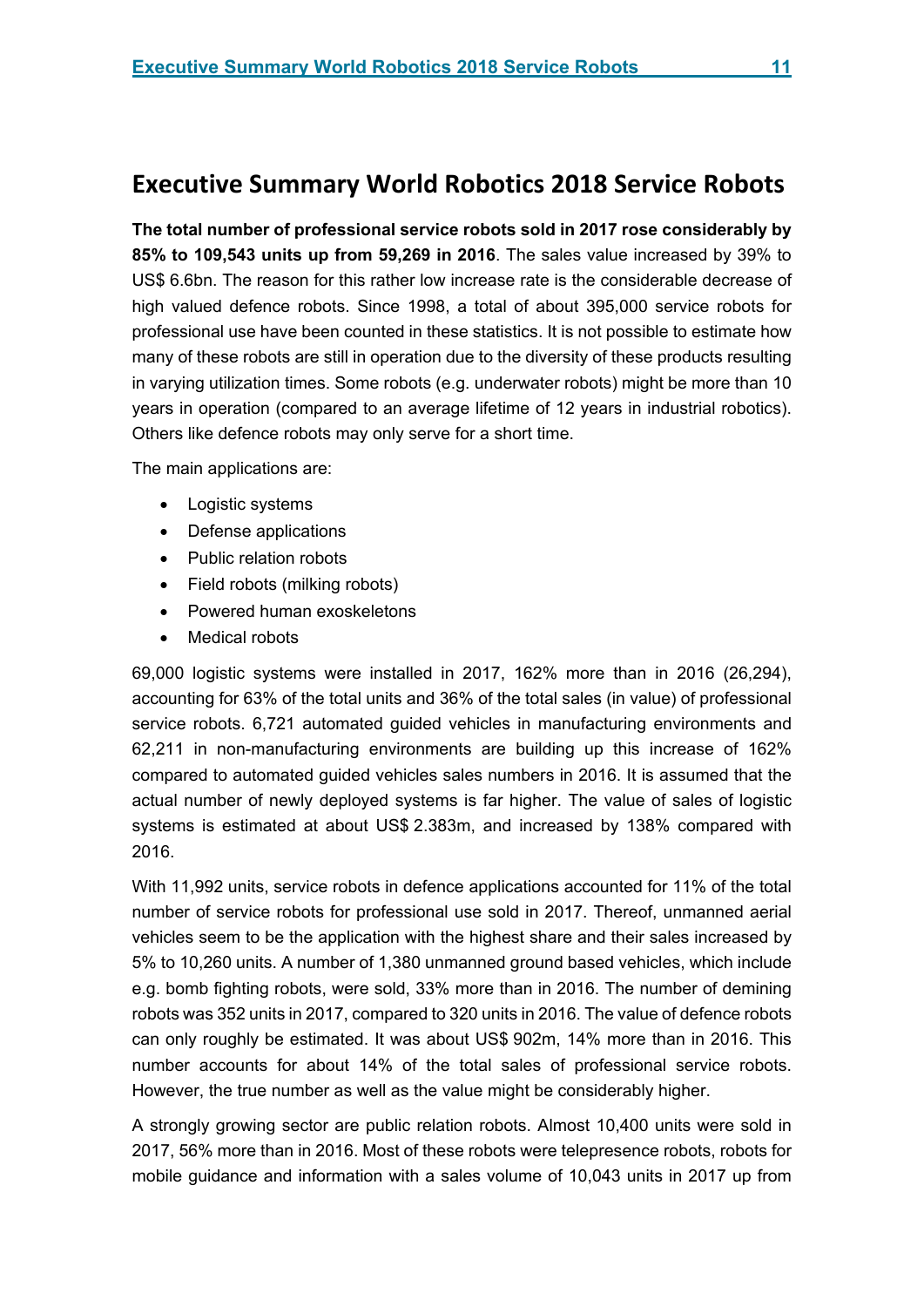6,388 units in 2016. The total value of public relation robots sales increased by 41% to US\$ 177m.

A total of 5,386 milking robots were sold in 2017 compared to 5,279 units in 2016, representing a 2% increase. Dairy farmers suffered financially. As a result, investments were moved forward and takeovers were postponed. Also other robots for livestock farming such as mobile barn cleaners or robotic fencers for automated grazing control decreased in 2017 by 14% compared to 2016 to 149. The total number of field robots sold in 2017 was 6,375 units, accounting for a share of 6% of the total unit supply of professional service robots. The sales value of field robots decreased by 2% to US\$ 966m, accounting for about 15% of the total value of professional service robot sales. Agricultural robots are getting grounded in the market. Sales increased from 190 units in 2016 to 520 units in 2017.

Sales of medical robots increased by 73% compared to 2016 to 2,931 units in 2017, accounting for a share of 2.7% of the total unit sales of professional service robots. The most important applications are robot assisted surgery or therapy with 1,502 units sold in 2017, 22% more than in 2016. The total value of sales of medical robots increased to US\$ 1.911m, accounting for 29% of the total sales value of the professional service robots. Medical robots are the most valuable service robots with an average unit price of at least US\$ 0.651m, including accessories and services. Therefore, suppliers of medical robots also provide leasing contracts for their robots. Medical robots as well as logistic systems are well established service robots with a considerable growth potential.



Service robots for professional use in main applications. Unit sales 2016 and 2017, forecast 2018 and 2019-2021.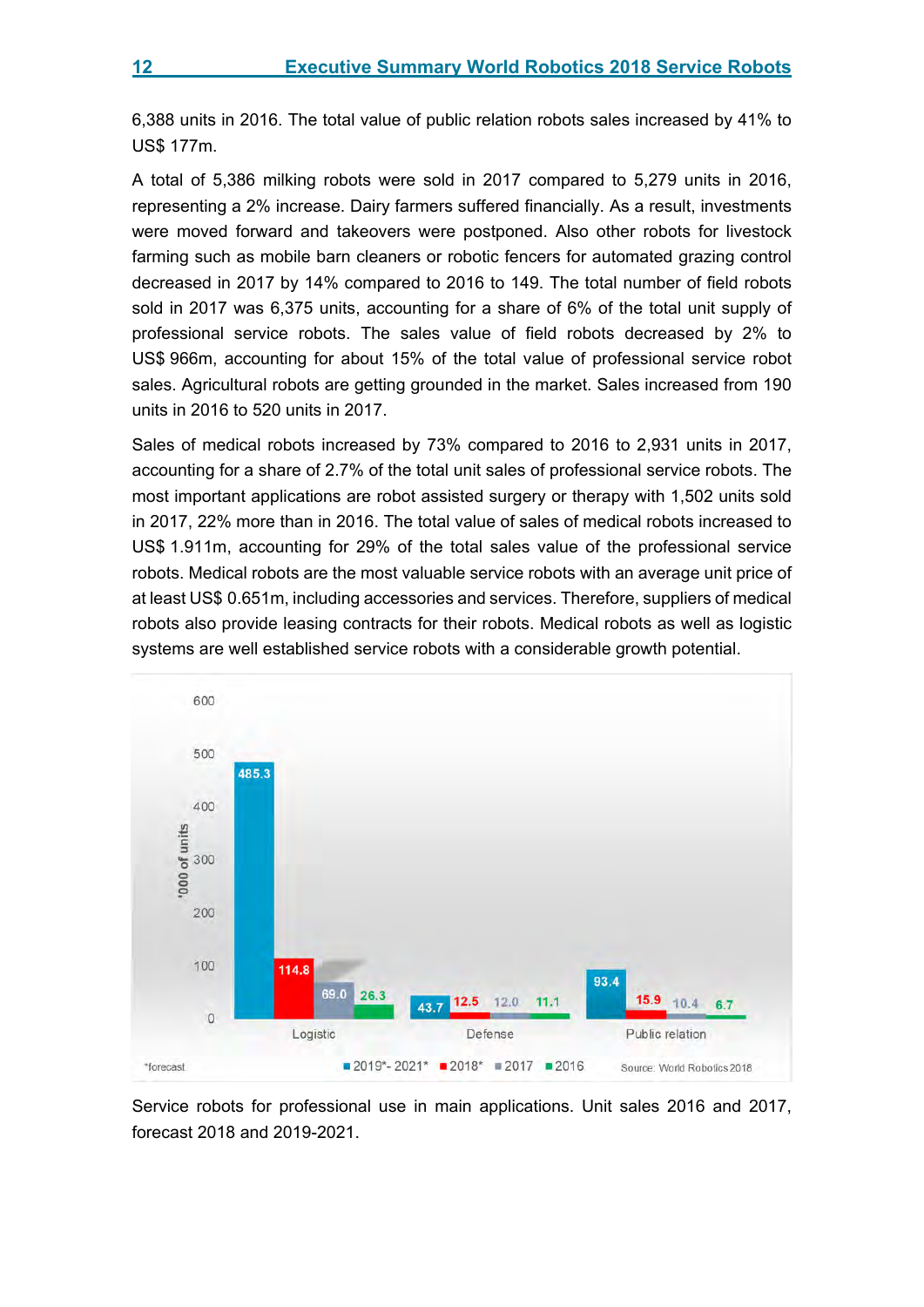Sales of powered human exoskeletons were up from 5,581 units in 2016 to 6,068 units in 2017. These robots are successfully used for rehabilitation and ergonomic support for reducing loads and have a high growth potential.

Annual sales units of all other categories of professional service robots are below 1,000 units: professional cleaning, demolition and construction robots, inspection and maintenance systems, rescue and security applications, underwater systems and mobile platforms in general use.



Service robots for professional use in more applications. Unit sales 2016 and 2017, forecast 2018 and 2019-2021.

# **The total number of service robots for personal and domestic use increased by 25% to about 8.5 million units in 2017. The value was up by 27% to US\$ 2.1bn.**

Service robots for personal and domestic use are recorded separately, as their unit value is generally only a fraction of that of many types of service robots for professional use. They are also produced for a mass market with completely different pricing and marketing channels. So far, service robots for personal and domestic use are mainly in the areas of domestic (household) robots, which include vacuum and floor cleaning, lawn-mowing robots, and entertainment and leisure robots, including toy robots, hobby systems, education and research.

In 2017, it is estimated that nearly 6.1 million robots for domestic tasks, including vacuum cleaning, lawn-mowing, window cleaning and other types, were sold, an impressive 31% more than in 2016. The actual number might, however, be significantly higher, as the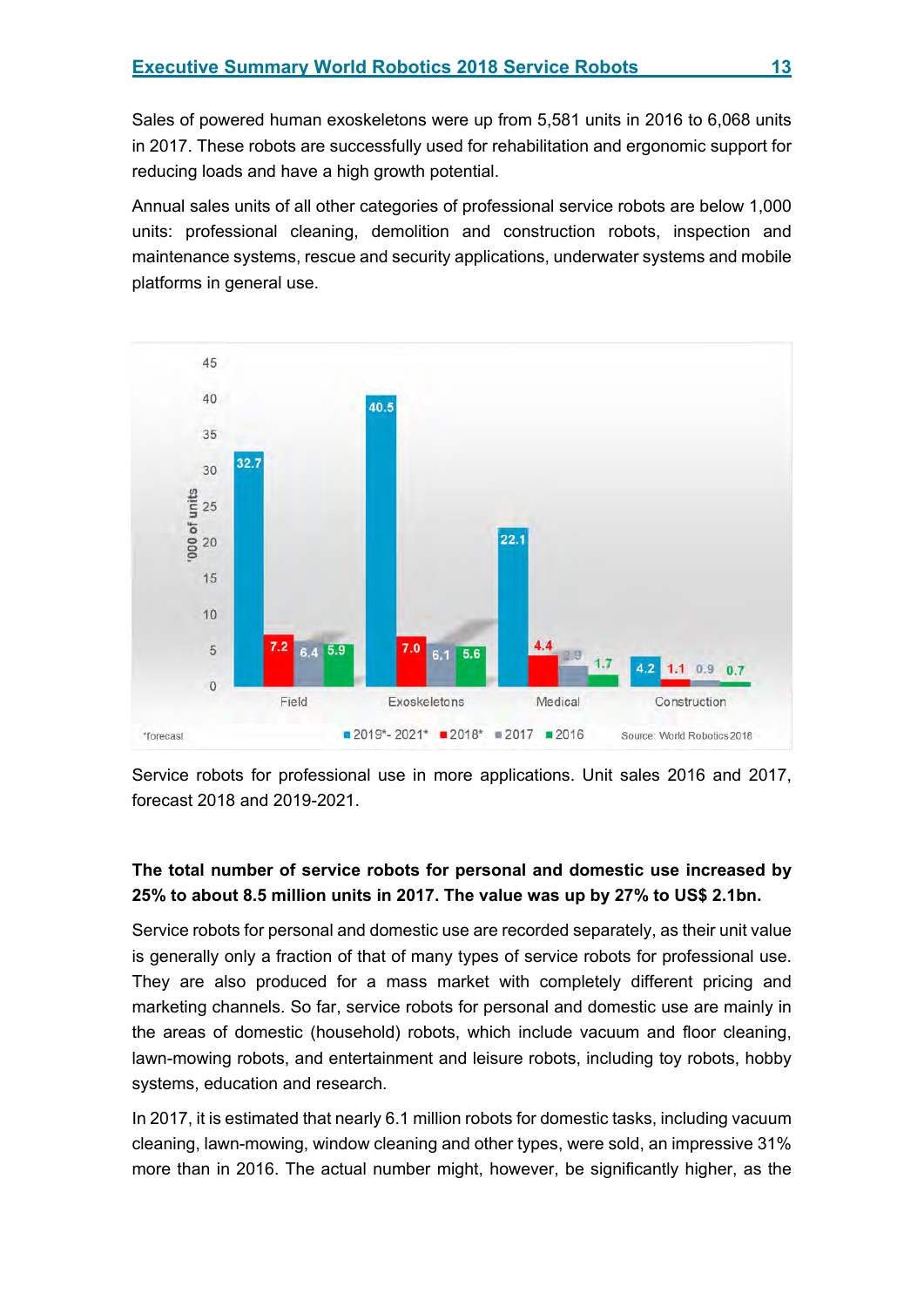IFR survey is far from having full coverage in this domain. The value was about US\$ 1.6bn. Compared to 2016, this represents an increase of 30%.



Service robots for personal/domestic use. Unit sales 2016 and 2017, forecast 2018 and 2019-2021

As for entertainment robots, about 2.4 million units were counted in 2017, 12% more than in 2016. Numerous companies, especially Asian ones, offer low-priced "toy robots". But among those mass products, there are increasingly more sophisticated products for the home entertainment market. For many years now, the LEGO® Mindstorms® programme has belonged to the more high quality products offering software environments, which reach well into high-tech robotics.

The total value of the 2017 sales of entertainment robots amounted to US\$ 0.44bn.

Handicap assistance robots have taken off to the anticipated degree in the past few years. In 2017, a total of 6,423 robots were sold, up from 5,313 in 2016 – an increase of 21%. Numerous national research projects in many countries concentrate on this huge future market for service robots. In contrast to the household and entertainment robots, these robots are high-tech products.

# **Projections 2018 and 2019-2021 professional service robots**

**In 2018, total unit sales of professional service robots are estimated to increase by 32% to about 165,000 units with a value of almost US\$ 8.7bn. From 2019 to 2021, almost 736,600 units will be sold.** 

Under the assumption of constant and continuous growth, this represents an average annual increase of 21% according to CAGR = Compound Annual Growth Rate. The value will also increase of 19% (CAGR) on average per year in the same period, reaching a total of about US\$ 37bn between 2019 and 2021.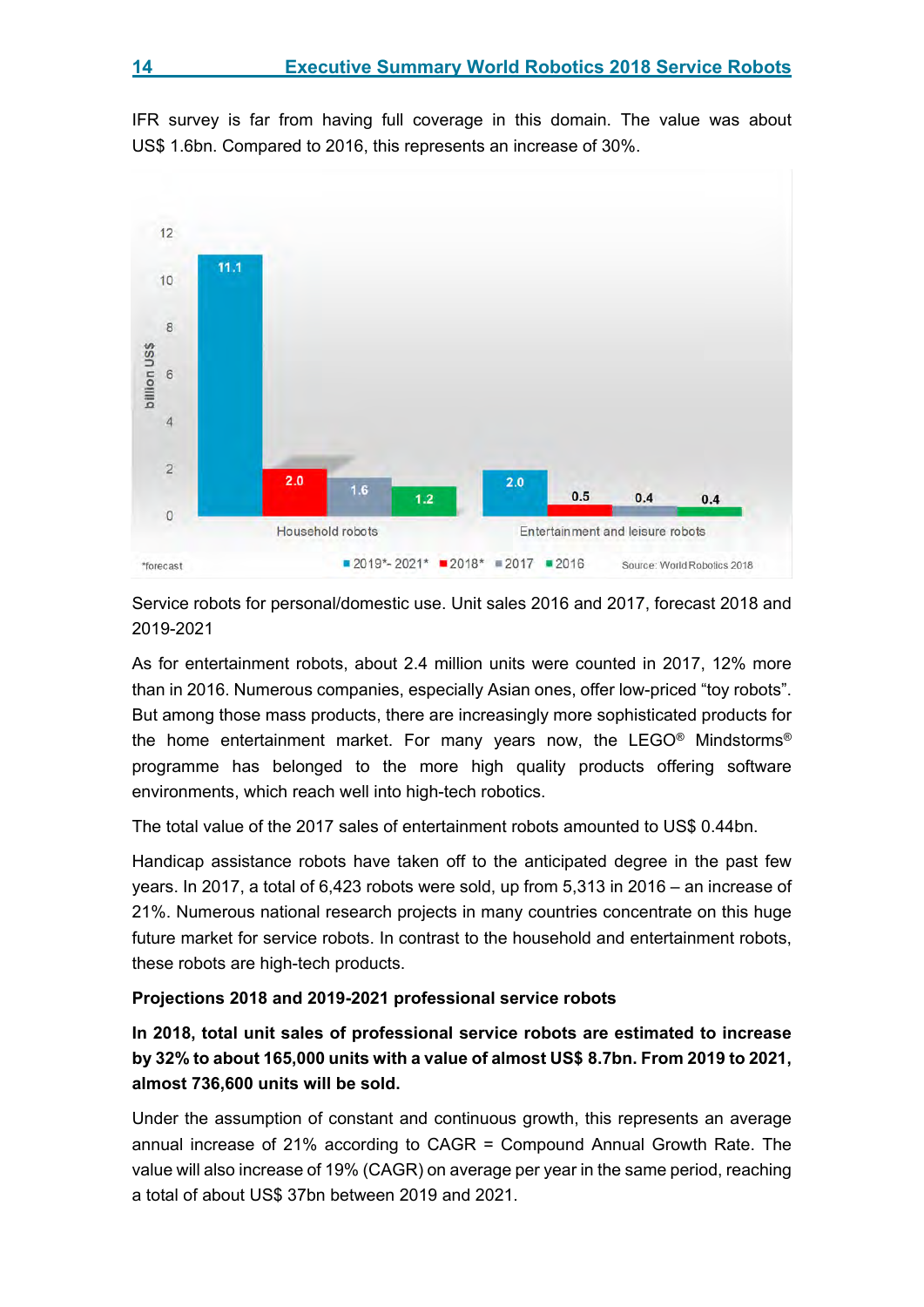Sales of logistic systems will increase considerably in 2018, by 66% to about 115,000 units valued about US\$ 3.9bn. From 2019 to 2021 another 485,000 units will be sold, an average annual increase of 18% CAGR). About 485,000 units are estimated, thereof, about 189,000 automated guided vehicles. Logistic systems make up 66% of the total forecast of service robots from 2019 to 2021. AGVs in the factory are important tools for flexible manufacturing, industry 4.0. There is a huge potential for AGVs in nonmanufacturing areas, e.g. automation of e-commerce and automation of logistics in hospitals.

It is estimated that robot for defence applications will only moderately increase in 2018, by 4% to about 12,500 units. However, between 2019 and 2021 an average annual increase of about 8% is likely, about 43,700 units in total in this period.

They are followed by field robots with about 7,210 units in 2018 and 32,700 units in the period between 2019 and 2021, representing an increase of 22% (CAGR) on average per year. Investments in this sector depend highly on the financial situation of the farmers.

Another strong growing sector will be professional cleaning robots. Some 3,000 units are estimated to be sold in the period from 2019 to 2021, mainly floor cleaning systems.

A continued increase of medical robots is expected. In 2018, some 4,360 units will be sold, 49% more than in 2017. Roughly 22,100 units are estimated to be sold in the period between 2019 and 2021.

A growing sector will be mobile platforms in general use. Service robot suppliers estimate that about 2,900 mobile platforms as customizable multi-purpose platforms use will be sold in the period 2019-2021.

Exoskeletons will establish in the market. More than 7,000 units will be sold in 2018, 15% more than in 2017. Some 40,500 units are estimated to be sold from 2019 to 2021, representing an average annual increase of about 37% CAGR.

A strongly growing sector is public relation robots, which will increase by 53% to about 15,870 units in 2018 and to about 93,350 units from 2019 to 2021. These robots are increasingly used in supermarkets, at exhibitions, in museums etc. as guides or information providers. A lower number of robots for inspection and maintenance will be needed in the period from 2019 to 2021: 6,200 units.

Another growing application group is construction and demolition. Some 4,200 units are estimated to be sold in the period from 2019 to 2021. This is a rather conservative forecast. Construction and demolition robots are increasingly used in areas which are dangerous or unhealthy for humans.

These forecasts are, as mentioned earlier, based mainly on individual sales projections by companies and professional organizations. It is the opinion of the IFR Statistical Department that the forecasts should be seen as trends concerning market direction rather than actual and precise sales forecasts.